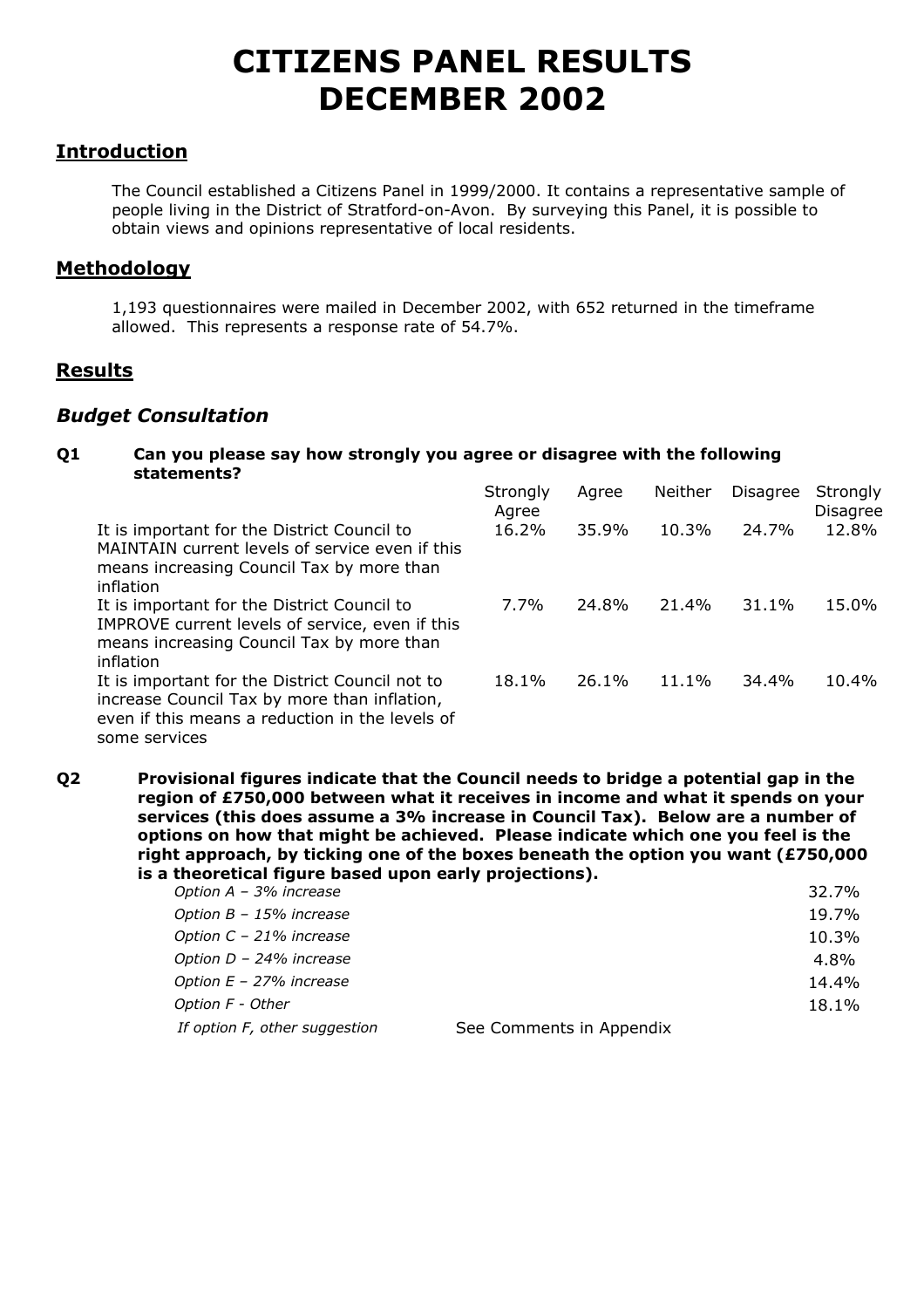**Q3 The following is a list of possible areas where increased charges or reductions in services could be made, along with advice on what the impact might be. If you ticked A,B,C,D or F in Q2, please indicate which of the following options you would support, where there may be an increase in charges or a reduction in service. Tick the boxes beneath the options you want and tick all that you feel apply.** 

| Intro. of Admin Charge for Transport Tokens          | 73.6%    |
|------------------------------------------------------|----------|
| Increasing Car Park Charges                          | 52.7%    |
| Change Method of collection for Household Refuse     | 51.8%    |
| Cease Art Gallery Work & District Wide Art Promotion | 39.2%    |
| Reduce Grants to Voluntary Sector                    | 34.0%    |
| Reduction in Concessions for Council Services        | 31.7%    |
| Reduction in Planning Staff                          | 30.9%    |
| Withdraw Environmental Health Out of Hours Service   | $30.5\%$ |
| Reduction in Council's Training Budget               | 29.1%    |
| Reduction in Street Cleaning                         | 24.6%    |
| Reduction in Revenue & Benefit Staff                 | 22.5%    |
| Reduction in Env. Health & Housing Staff             | 21.3%    |

#### **Q4 The Council is considering a number of new initiatives (if funds were available). Which of these would you support? Please tick up to 3 boxes beneath the options you support.**

| 56.7%    |
|----------|
| 43.8%    |
| 41.5%    |
| 35.6%    |
| 22.7%    |
| $19.2\%$ |
| 17.6%    |
|          |

## *Stratford-on-Avon District Council Offices*

**The Council is considering options in respect of the main office accommodation. This includes the wholesale relocation of the offices within the District or the retention of a major town presence. The following questions will provide us with useful background information for the working party looking into this.**

#### **Q5 Which of the following Council area offices (other than Stratford) have you visited in the last 3 years?**

| 11.4%   |
|---------|
| $8.0\%$ |
| 7.4%    |
| 73.2%   |
|         |

#### **Q6 Please tick the one box against one of the following statements?**

| Visited the main District Council offices in Stratford-upon-Avon in the last 3 years         | 59.3%   |
|----------------------------------------------------------------------------------------------|---------|
| I have not visited the District Council offices in Stratford-upon-Avon in the last 3 years   | 20.9%   |
| I will visit the District Council offices in Stratford one day, but as yet I have no need to | $6.2\%$ |
| Do not intend to visit the District Council offices in Stratford-upon-Avon                   | 13.6%   |

#### **Q7 When visiting the Council offices in Stratford-upon-Avon, which services have you used? (tick all that apply)**

| Collect garden sacks, concessionary parking cards or travel tokens | 48.7% |
|--------------------------------------------------------------------|-------|
| Visit a Council Department                                         | 59.9% |
| Pay money to the Council                                           | 14.2% |
| Collect leaflets or information about Council services             | 21.8% |
| Other See "Others" in Appendix for details                         | 16.7% |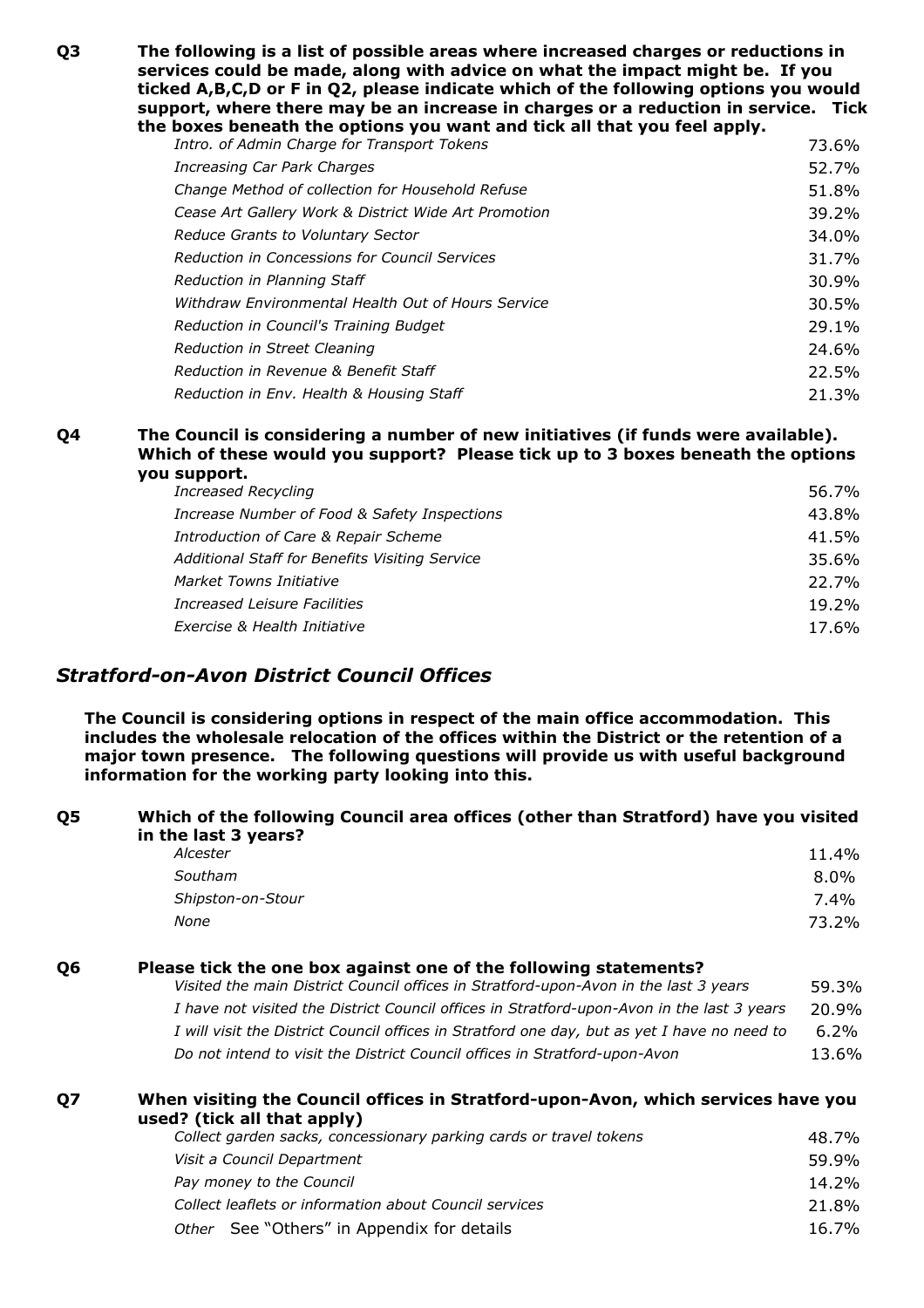| Q8             | When visiting the Council offices in Stratford-upon-Avon on your last visit, how did<br>you travel to the offices?                   |       |              |                                  |               |              |
|----------------|--------------------------------------------------------------------------------------------------------------------------------------|-------|--------------|----------------------------------|---------------|--------------|
|                | By private car                                                                                                                       | 75.4% |              | Cycle                            | 2.5%          |              |
|                | Walk                                                                                                                                 | 18.1% |              | Taxi                             | 0.3%          |              |
|                | Public transport                                                                                                                     | 3.4%  |              | Other                            | 0.3%          |              |
| Q <sub>9</sub> | If you visited the Council offices in Stratford-upon-Avon by car on your last visit,<br>where did you park?                          |       |              |                                  |               |              |
|                | On-street parking                                                                                                                    |       |              | 56.5% Rother Street / Grove Road |               | 2.4%         |
|                | <b>Recreation Ground</b>                                                                                                             |       |              | 13.8% Mansell Street             |               | 1.2%         |
|                | <b>Bridgefoot</b>                                                                                                                    |       |              | 6.5% Stratford Sports Club       |               | 0.4%         |
|                | Riverside                                                                                                                            |       |              | 6.5% Cattle Market               |               | 0.4%         |
|                | <b>NCP Multi-Storey</b>                                                                                                              |       |              | 6.1% Greenway                    |               | 0.0%         |
|                | Arden Street                                                                                                                         |       |              | 3.3% Harlequin                   |               | $0.0\%$      |
|                | <b>Windsor Street</b>                                                                                                                |       |              | 2.8% Unicorn Meadow              |               | 0.0%         |
| Q10            | How happy are you with these parking arrangements in relation to where the<br>council offices in Stratford are located?              |       |              |                                  |               |              |
|                | Very happy                                                                                                                           |       |              |                                  |               | 18.8%        |
|                | Fairly happy                                                                                                                         |       |              |                                  |               | 27.2%        |
|                | Neither happy or unhappy                                                                                                             |       |              |                                  |               | 37.2%        |
|                | Fairly unhappy                                                                                                                       |       |              |                                  |               | 10.7%        |
|                | Very unhappy                                                                                                                         |       |              |                                  |               | 6.1%         |
| Q11            | How far would you be prepared to travel to visit the Council offices in Stratford-<br>upon-Avon by the following forms of transport? |       |              |                                  |               |              |
|                |                                                                                                                                      |       | Up to 1 mile | Between 1 & 2                    | Between 3 & 4 | Over 5 miles |

|                  | <i>UP to 1 mme</i> | <i>Deuween 1 &amp; 2</i><br>miles | $P$ decive the $\sigma$ and $\sigma$<br>miles | <i>UVEL 5 IIIIES</i> |
|------------------|--------------------|-----------------------------------|-----------------------------------------------|----------------------|
| Car              | $7.0\%$            | 10.2%                             | 12.9%                                         | 69.9%                |
| Public transport | 18.7%              | 23.0%                             | 19.8%                                         | 38.5%                |
| Taxi             | 48.8%              | 26.6%                             | 14.8%                                         | $9.9\%$              |
| Walking          | 71.9%              | 25.4%                             | $2.1\%$                                       | $0.6\%$              |
| Cycle            | 35.6%              | 37.3%                             | 19.9%                                         | $7.2\%$              |

## **Q12 If you have not visited any of the Council's offices in the last 3 years, please indicate why?**

| No need to                                        | $87.4\%$ |
|---------------------------------------------------|----------|
| Used previously and service not acceptable        | $1.3\%$  |
| Did not know offices existed                      | $0.9\%$  |
| Other                                             | $10.4\%$ |
| If other, please specify See "Others" in Appendix |          |

#### **Q13 What are your preferences for the location of the Council offices in Stratford-upon-Avon? (tick all that apply)**

| Within Stratford town centre at another site in the centre<br>An out of town location, but with an area office in Stratford town centre<br>Any site in the Stratford area<br>Do not mind where it is located<br>Other location | Within Stratford town centre at the existing site of Elizabeth House | 52.3%   |
|--------------------------------------------------------------------------------------------------------------------------------------------------------------------------------------------------------------------------------|----------------------------------------------------------------------|---------|
|                                                                                                                                                                                                                                |                                                                      | 12.2%   |
|                                                                                                                                                                                                                                |                                                                      | 17.1%   |
|                                                                                                                                                                                                                                |                                                                      | 8.8%    |
|                                                                                                                                                                                                                                |                                                                      | 26.1%   |
|                                                                                                                                                                                                                                |                                                                      | $6.8\%$ |
|                                                                                                                                                                                                                                | If other location, please specify See "Others" in Appendix           |         |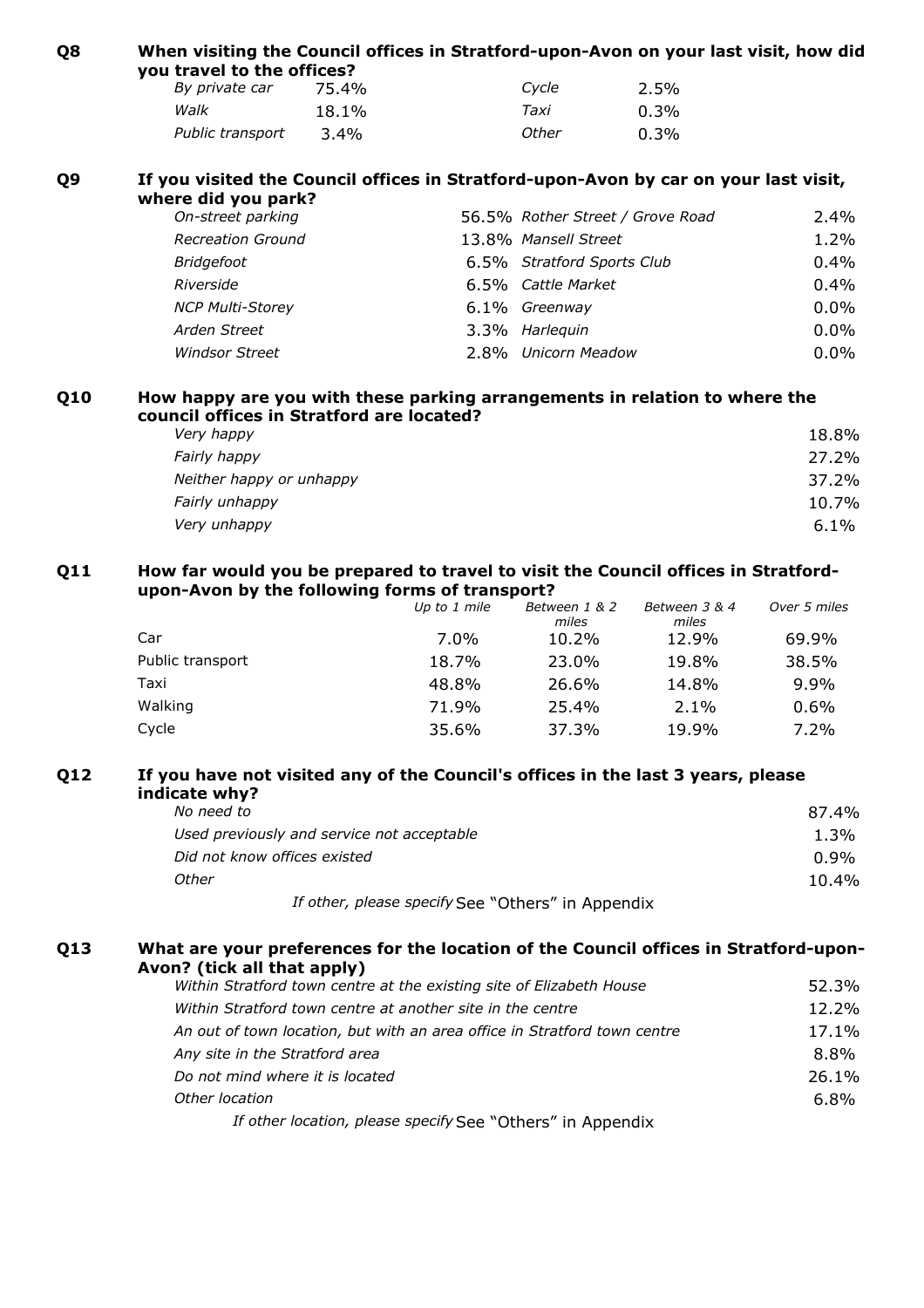## *Private Housing Grants*

The Council provides grants to help with the renovation or repair of housing in poor state of repair or unfit. Your Council has a duty to tackle unfit housing and has legal powers to make owners repair unfit homes, but this is time consuming and expensive.

The Council thus provides grant payments to private owners to help them repair unfit housing quickly. Housing grants are limited to disabled or elderly people and others on low incomes. There are just over 900 homes classified as unfit in the district and the Council spends £100,000 annually on unfit homes, which is enough to repair about 15 homes. We are reviewing our private housing policy and we need your views.

| <b>014</b> | Are you aware of the Council grants available to repair or improve your home? |  |       |  |
|------------|-------------------------------------------------------------------------------|--|-------|--|
|            | Yes                                                                           |  | 37.4% |  |
|            | Nο                                                                            |  | 62.6% |  |

#### **Q15 Which of the following statements regarding the Council's private housing grants do you most agree with? They should...... (tick one box only)**

| Only be available to elderly and disabled on low incomes                | 43.0%    |
|-------------------------------------------------------------------------|----------|
| Be available to all owners on low incomes                               | 28.7%    |
| Be withdrawn and owners be encouraged to do more repairs for themselves | $16.2\%$ |
| Only be available to the elderly and disabled, regardless of income     | 7.3%     |
| Be available to anyone owning an unfit property regardless of income    | $4.8\%$  |

#### **Q16 Which of the following options should be put in place if private housing grants were stopped? (tick all that apply)**

| Voluntary handyperson scheme for the elderly or disabled                                                | 52.0%   |
|---------------------------------------------------------------------------------------------------------|---------|
| A low cost Council loan to be repaid when the property is sold                                          | 47.7%   |
| A low cost Council loan to be repaid according to the owners circumstances                              | 40.0%   |
| Free technical advice on DIY maintenance                                                                | 29.2%   |
| A scheme where private finance pays for the repairs in return for a percentage share in<br>the property | 16.9%   |
| Council to supply free labour or materials to help with repairs                                         | 13.1%   |
| Council to supply free hire of tools and equipment to help owners with repairs                          | 11.7%   |
| Voluntary handyperson scheme for all owners                                                             | $7.1\%$ |
| None of these                                                                                           | 6.5%    |

#### **Q17 Which of the following options do you think are the most likely to significantly reduce the number of unfit houses in the district? (tick up to 2 boxes only)**

| Spend less money on housing grants and tackle unfitness using some of the options you 32.7%<br>ticked in Q16 |         |
|--------------------------------------------------------------------------------------------------------------|---------|
| Spend more on council legal powers to force property owners to maintain their homes in 31.0%<br>a good state |         |
| Purchase unfit properties, repair and sell, re-housing the occupants                                         | 27.5%   |
| Provide more publicity and advice on how to repair and maintain homes                                        | 19.4%   |
| A mixture of these options                                                                                   | 16.3%   |
| To offer temporary accommodation while the property is repaired by a council grant or<br>loan                | 14.0%   |
| Leave things roughly as they are                                                                             | $6.3\%$ |
| Increase the annual amount spent on housing grant payments to repair more homes                              | 4.9%    |

#### **Q18 If you had to arrange for essential repairs and improvements to your home, who would you engage to carry out the work?**  *A building contractor of your choice* 53.4%

| .                                                                     | -----   |
|-----------------------------------------------------------------------|---------|
| Organise the works yourself/ DIY                                      | 29.2%   |
| Ouality accredited contractors through a scheme backed by the Council | 22.0%   |
| A surveyor or architect who would organise and supervise the work     | $6.3\%$ |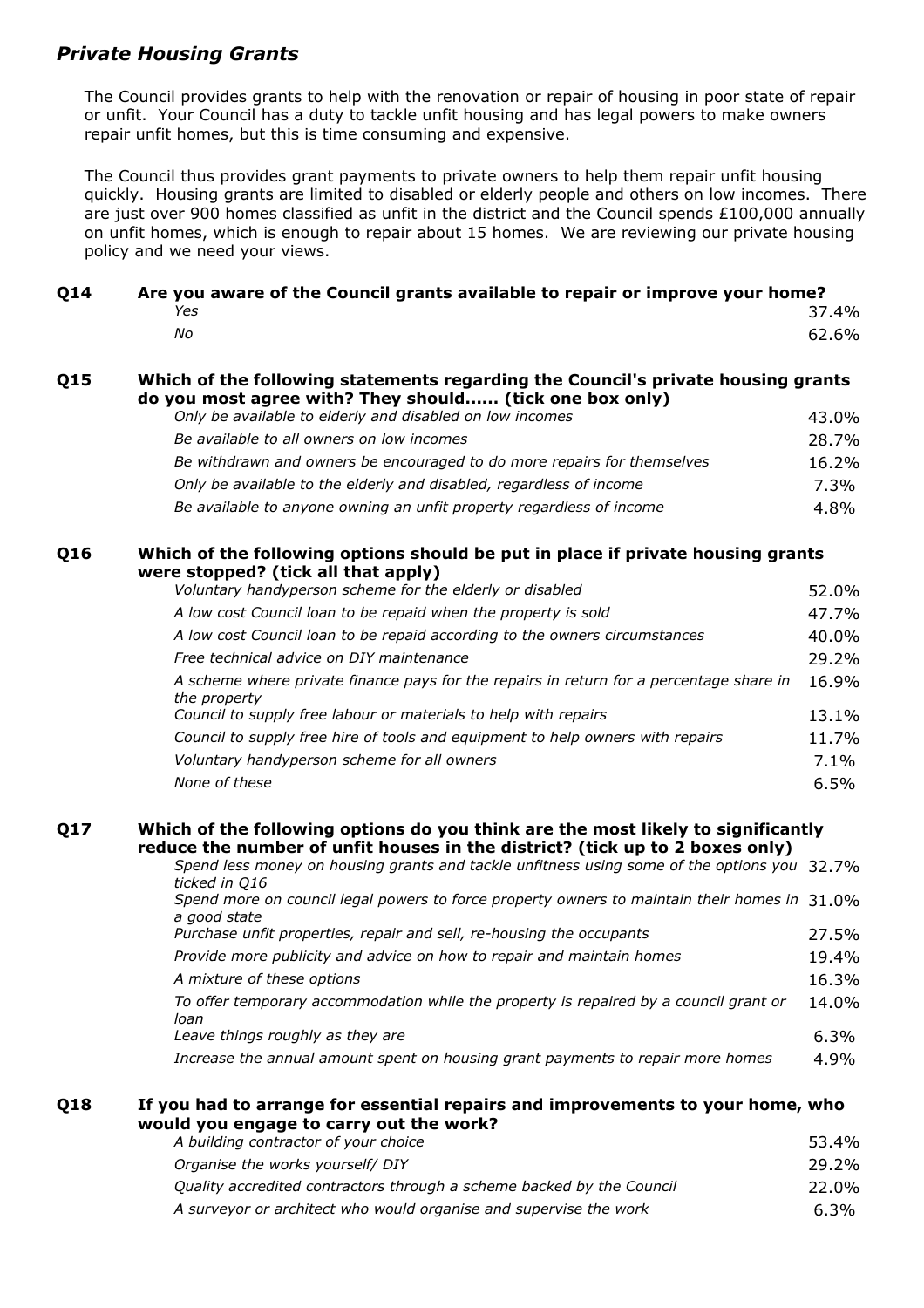**Q19 Should private housing grants be available to improve and provide more low cost rented housing?**

| iten monamia : |  |  |
|----------------|--|--|
| 46.9%          |  |  |
| 27.0%          |  |  |
| 26.1%          |  |  |
|                |  |  |

## *Communication and Consultation*

#### **Q20 How satisfied/dissatisfied are you with the following aspects of communication and consultation?**

|                                                                                                                  |       | Very satisfied Fairly satisfied | <b>Neither</b><br>satisfied nor<br>dissatisfied | Fairly<br>dissatisfied | Verv<br>dissatisfied |
|------------------------------------------------------------------------------------------------------------------|-------|---------------------------------|-------------------------------------------------|------------------------|----------------------|
| Way Stratford District Council<br>keeps local residents informed<br>about its services and activities            | 12.5% | $50.1\%$                        | 24.8%                                           | 9.8%                   | 2.8%                 |
| Opportunities to have a say in how<br><b>Stratford District Council's policies</b><br>and services are developed | 12.8% | $43.1\%$                        | 26.8%                                           | 13.1%                  | $4.3\%$              |
| Way views of local residents<br>influence the actions of Stratford<br>District Council                           | 4.3%  | 24.6%                           | 34.8%                                           | 24.8%                  | 11.4%                |
| Way District Council provides<br>opportunities for local residents to<br>become involved in its work             | 6.5%  | 28.8%                           | 47.3%                                           | 13.1%                  | $4.2\%$              |

| Q21 | How often do you feel the media portray the work of the Council accurately? |         |  |
|-----|-----------------------------------------------------------------------------|---------|--|
|     | Always                                                                      | 2.7%    |  |
|     | <i>Sometimes</i>                                                            | 68.0%   |  |
|     | Never                                                                       | $4.4\%$ |  |
|     | Don't know                                                                  | 24.9%   |  |

#### **Q22 Which of the following methods would you like Stratford District Council to use, to keep you informed about its work and services provided? (tick all that apply)**

| Newspapers/ Television/ Radio          | 50.9% |
|----------------------------------------|-------|
| Council newsletter, e.g. Annual Report | 54.9% |
| Mailings to your property              | 38.0% |
| Individual mailing via e-mail          | 14.1% |
| Via your district councillor           | 21.2% |
| Via your parish/ town councillor       | 24.0% |
| Other                                  | 6.8%  |
|                                        |       |

If other, please specify See "Others" in Appendix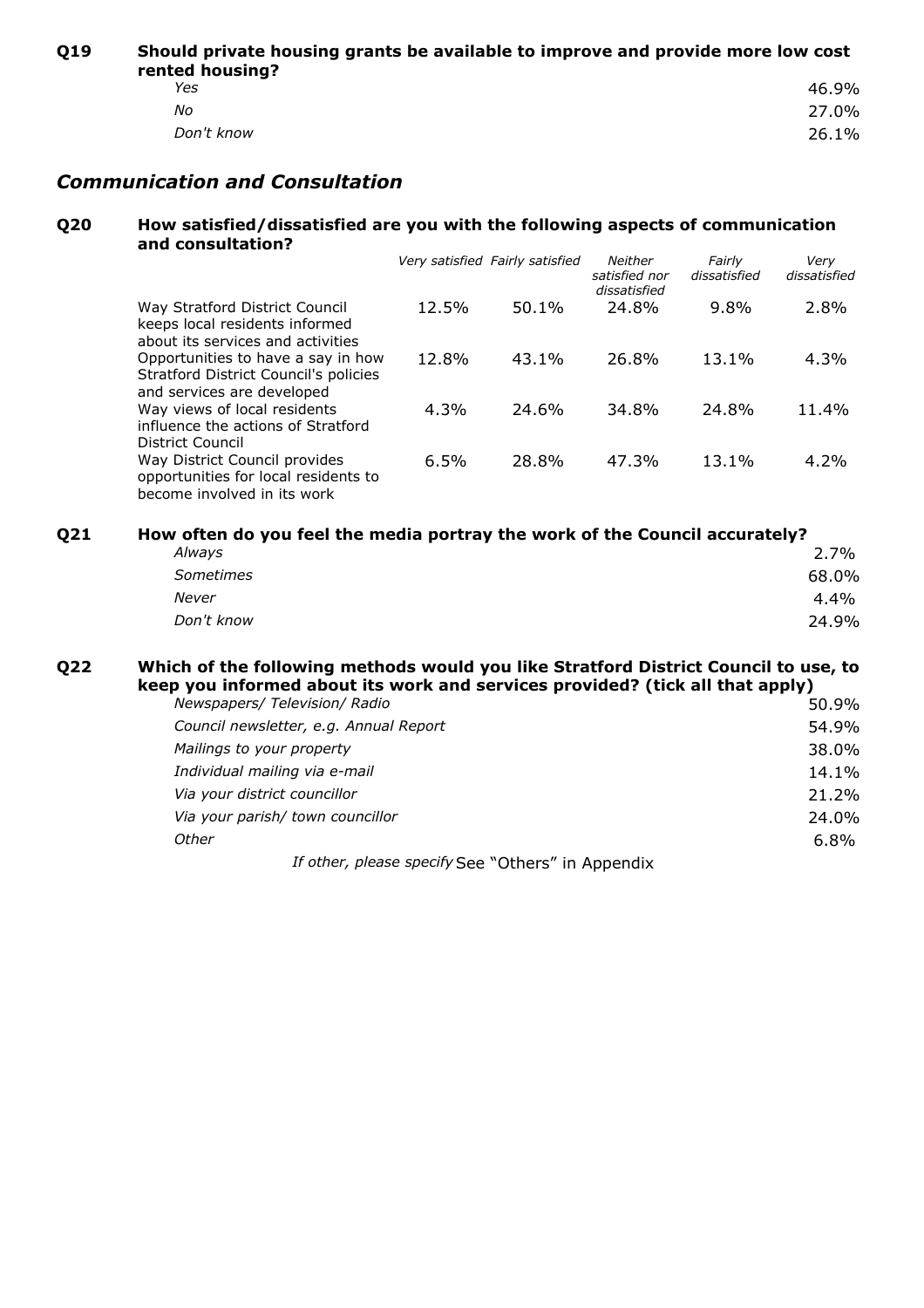## **APPENDIX: OTHER COMMENTS**

### **Q2 – Option F Other Suggestions**

- 6: They are all Increases in my costs.
- 7: As option A but only increase charges on services for tourists / visitors.
- 15: Linking council employee department heads pay to cost savings they effect no savings = no pay Increases. Increased costs = reduction in salary
- 21: Make cost savings cut consultants and staff
- 24: Savings to be made from elsewhere.
- 26: With modern technology surely major admin costs could be reduced significantly and perhaps an outside audit should be conducted to see what costs can be red
- 36: 3% Increase in c-tax tighter budgeting and harder contact deals, reduction of flippant council overheads.
- 37: 50% increase council tax 50% Increase charges. NO reduction of services.
- 47: Cut out over-manning and waste.
- 51: Would rather pay more council tax than reduce services.
- 60: Extra charges are not an option as long as services continue to DECREASE.
- 64: 3% council tax Increase plus 750K met by increased charges and maintain services to users.
- 69: Increase should not exceed inflation.
- 83: Reduce costs in Stratford and distribute it around the regions.
- 84: All additional moneys to come from increased charges or reduced services.
- 85: Maintain current level of service by increased productivity and streamlining.
- 91: No 2.00 pa Increase in council tax and No increased charges and No reduced services to users. See suggestion sheet.
- 92: Control of staffing/salaries, reduction in Councillors fees/expenses, reduction of services to essential.
- 95: How about responding to this position as any business would, by making itself more efficient to keep charges down and maintain/improve services. Q's 1 & 2
- 96: Some Increase but also to improve by efficiency.
- 110: No increase whatsoever in council tax. Gap to be bridged by COST REDUCTIONS, Increased charges and reduced services to users.
- 112: Reduction in staffing levels and cutbacks in non-essential services.
- 118: No increase in council tax streamline business to make savings.
- 119: Cut unnecessary public opening i.e. recreation & some planning.
- 122: Keep services at least at the present level and make a study of savings that could be made in expenditure plus Increase in council tax.
- 130: Marginal increase in council tax coupled with performance improvements & reduced admin & duplication.
- 133: 750,000 = 9.80 in council tax (15%) & £375,000 to be ????? increased charges ONLY.
- 148: Reduce the number of staff in offices (council) reduce wages for those in higher positions.
- 149: Re-coop from profits made by excellent tourist revenue received by Stratford-on-Avon each year (via services provided by tourists).
- 151: Other options should also be considered e.g. developing new revenue earning services, petitioning Govt. for additional/more equitable division of central
- 158: No increased charges but better organised systems see FBU and modernisation.
- 162: Car park increases tokens charged. Refuse collection changes. The arts will flourish with or without a council & street-cleaning services would save 500,
- 167: Pretend to be businesslike. You must constantly increase service through new methods/efficiencies and reduce charges to your customers not increase them.
- 172: To be met by up to 20 pound per year & increased charges no reduction in services.
- 176: Look for and reduce wasteful spending.
- 179: Raise money from all the rubbish bag you are not giving everybody to put rubbish in plus stop air brain ideas like issuing crates for paper a few months later
- 180: Savings made in staffing levels & greater efficiency.
- 185: Raise the extra monies needed (or part of) with partnerships with the private sector.
- 192: No increase in council tax but find more efficient ways of delivering same services as today i.e. productivity increase as with most businesses.
- 208: Relevant increase in council tax no reduced service.
- 214: The council should look at red unnecessary costs and not waste money on pointless project's instead of continuing to waste money & making residents pay for it.
- 219: Reduce services and be better. Housekeepers, not a penny more, in fact LOWER council tax!
- 221: 19.5% increase in council tax (30%). No increase charges and no services to be reduced!
- 224: Reduce staff. Become efficient. Reduce Councillors expenses.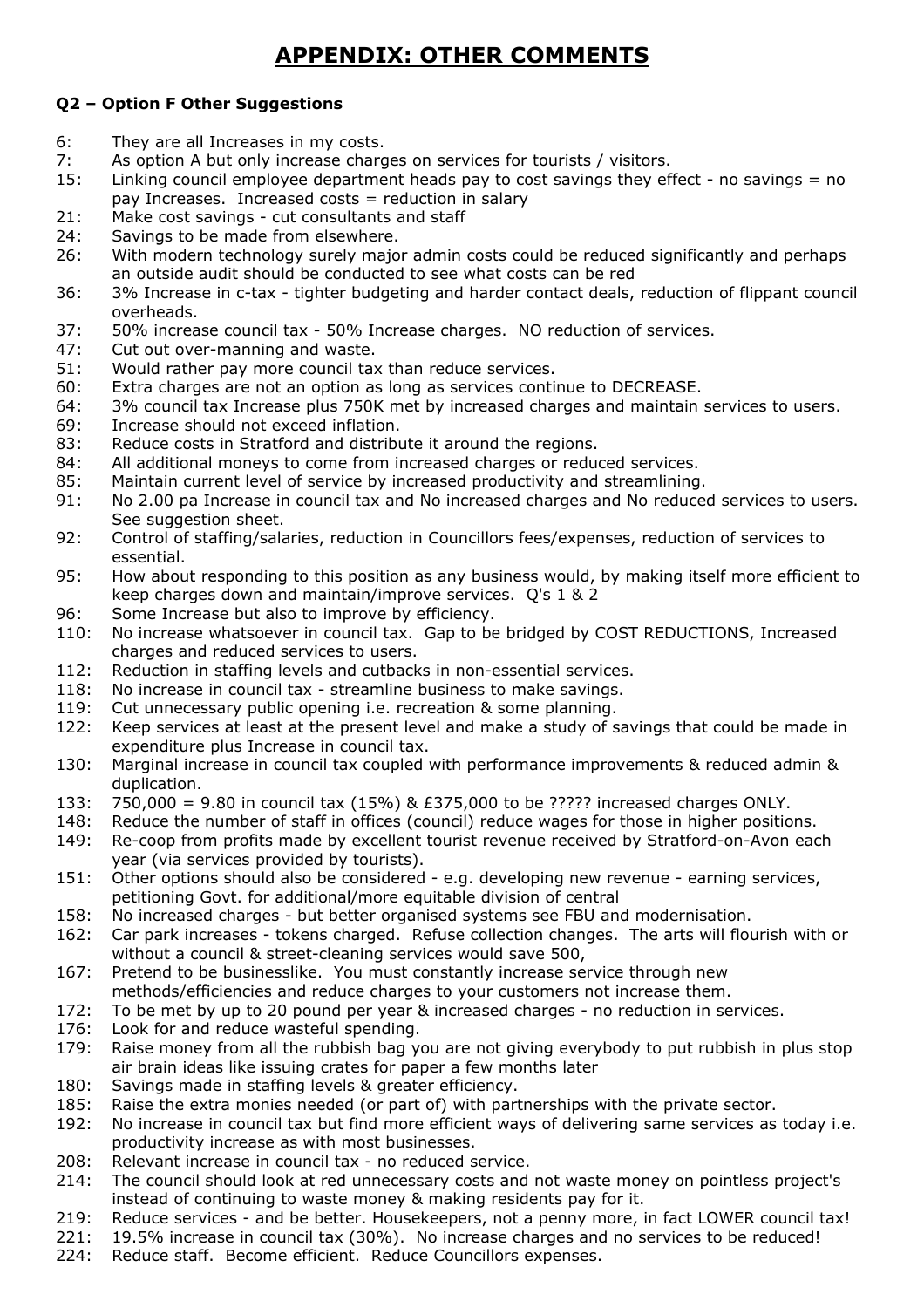- 228: Improve operational efficiency it is not 100%
- 235: 26 pounds per year no increases in charges & NO reduction in services.<br>260: Up to 20 pounds to INCREASE services.
- Up to 20 pounds to INCREASE services.
- 271: The council cannot be 100% efficient in its services. What you describe over are not necessarily a reduction in services.
- 275: You need to spend within your means and be selective in spending e.g. reducing admin costs should be top of your list!
- 284: Central Govt should pay use income tax proceeds or revenue from speeding fines/parking endorsements for county concerned.
- 285: Improve working practices, make more use of work practice.
- 289: Spend less on tourism facilities in Stratford town, keep council tax at current rate. Reduce red tape/council leaders.
- 300: 750,000 = council over-manning
- 301: Stop wasting money on things like Bell Court and pedestrianistion of streets with fancy block paving.
- 307: Reduction in costs.
- 308: Don't move your offices from Elizabeth House.
- 309: Reduction in staff costs/NI as would a commercial organisation and find (if possible) remunerative income streams.
- 318: Raise all the funds by targeting illegal parking, speeding and introduce a congestion town for the town via tolls on all main roads coming into the town.
- 319: Rescind the decision to move the council offices from Elizabeth House.
- 320: Reduce bureaucratic costs at District & County level. Eliminate all non-productive departments.
- 327: Maintain service, increase council tax by 3%, becomes more efficient like every other business must.
- 350: I'm not suggesting figures, but services should be maintained -on the whole- with as small an Increase as possible.
- 359: 4/5 pounds increase in local tax rest in better use of existing money.
- 364: Increase efficiency & reduce waste.
- 366: 6% increase
- 379: This money could be raised easily by stopping wasting money on unnecessary projects etc. resurfacing roads just to make them pedestrianised & traffic free.
- 388: Council tax increase on property value over 500,000 and increase council tax on people with 2nd and 3rd properties.
- 399: No increase above inflation, cost improvements should be made to meet deficit.
- 410: I do not believe that the council should be permitted to spend more than the current amount raised by tax and charges. As individuals, we cannot spend more
- 414: We need to allow a REASONABLE level of increases and NO reduction to service users.
- 418: Increases only in line with inflation. Would like a definition of reduced services.
- 423: Increase council tax & Increase charges and NO reduction to services.
- 424: No reduced services so will have to increase council tax. Rural areas should have same services as Stratford town. Council tax to be equal across whole area.
- 426: The council must take much more care and thought on its expenditure i.e. look deeper to save money.
- 428: The deficiency should be made up by reducing the council contributions to the staff pension scheme.
- 430: I do not believe that services should fall if council tax increase in line with inflation STRONGLY AGREE.
- 432: Some cuts in services matched savings in house efficiency.
- 433: Reduce expenditure on leisure & tourism.
- 435: The engineering industry has to maintain prices and improve service i.e. cost down do the same.
- 445: Re-asses the value of houses: The council tax will automatically increases but only to house with equal value.
- 452: Insufficient information in order to recommend.
- 471: The duty of the council is not just to keep upping rates, but to define a proper rate that always does what is required to look after the inhabitants too.
- 485: 3% increase. Balance from efficiency improvements and costs.
- 486: Prefer a reasonable (not too inflated) & NO reduced levels of service.
- 491: Improve current levels of service put expenses on council tax.
- 494: None of the above options are acceptable the council must re think capital expenditure and property costs.
- 500: Inflation increase only
- 508: Increase council tax by a small amount but look for other ways to SAVE money e.g. don't plant as many flowers in central town. Have towns lighting at Christmas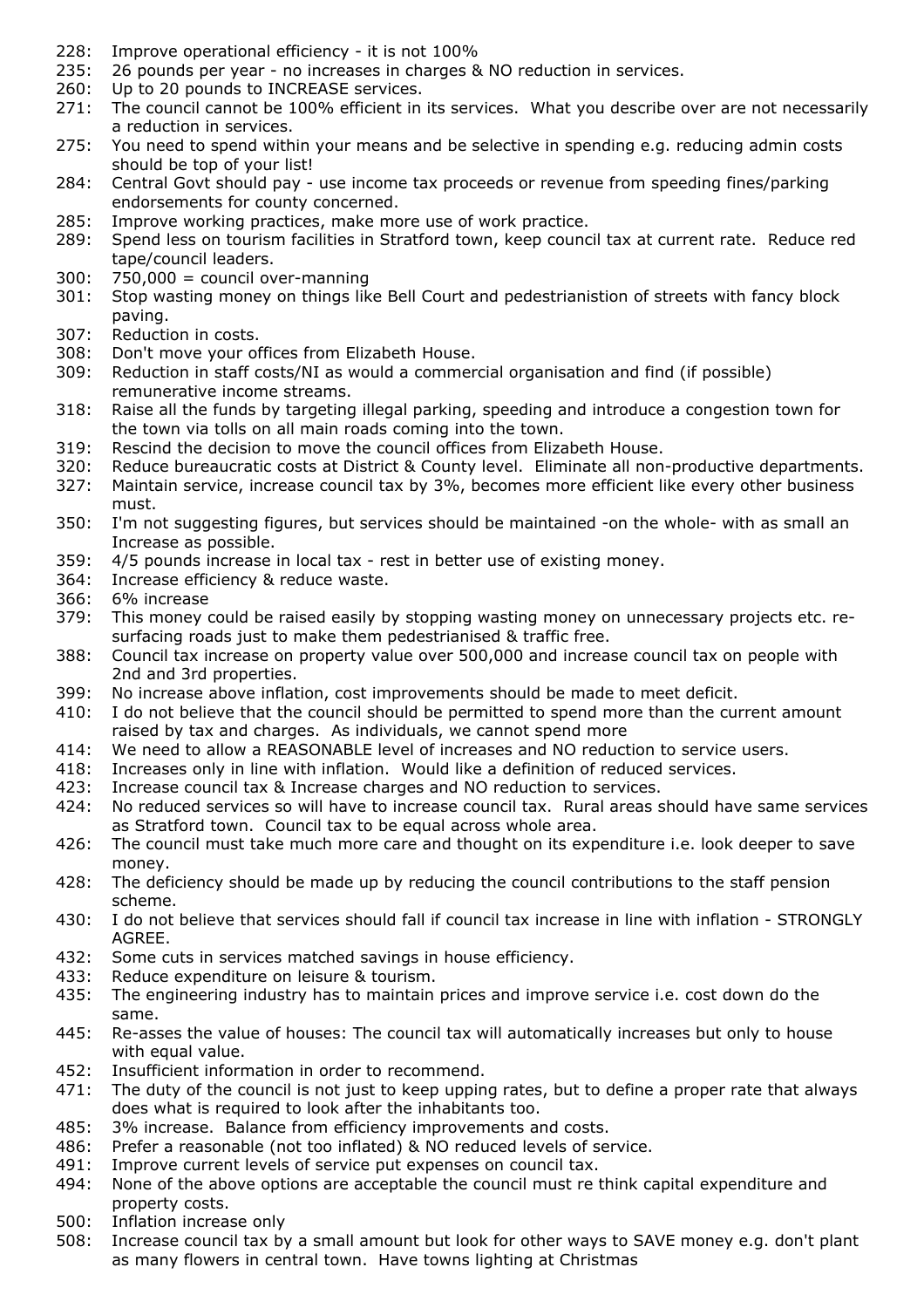- 511: Wither options A or B & BV review of services to determine savings without reducing services.
- 512: Whatever I put, you are going to reduce the service -!!
- 515: I find this confusing I suggest maintenance of existing services with any increase kept to the lowest possible rate.
- 517: We think it is too much council tax for pensioners over 80
- 528: Shoot councillors & MPs
- 529: Why not re-value the houses in the country. The bands will all increase and people will automatically pay more council tax.
- 532: Do your sums again, should not be this shortfall.
- 534: To be met by increased charges & no reduction in services to users.
- 536: Keep council tax the same. Increase or improve services.
- 543: see attached
- 553: Fewer mgmt positions on lower salaries.
- 564: Could not the existing level be kept without increase by MORE EFFICIENCY in the office.
- 581: Reduction in spending, tourism, and planning and economic development.
- 585: higher Increase to a max of 24 pounds to cover the 750 000 & also allow better re-cycling arrangements.
- 600: Option B but without reducing services Increase charges on planning fees.
- 604: Don't agree.
- 611: Review spending & examine areas where savings could be made. Concentrate on benefiting the majority.
- 618: Increase council tax by 6% & increase charges & reduce services.
- 625: Unacceptable smarter, not dearer! Squeeze out waste & ineffectual effort!
- 627: I believe that £500,000 has been wasted on a proposed removal of council offices!
- 633: Collecting rates especially non-residential class, which are not being levied.
- 636: Increase. efficiency reduce no. of high salaried executives.
- 638: 5% increase.
- 643: Services must at least be maintained.

#### **Q7a – Other services uses when visiting council offices in Stratford-upon-Avon**

- 15: Enquiry about polling staff
- 26: Deliver elderly Benefit Claim and letter.
- 29: Voting Demonstration Election
- 58: Tri-en Audit
- 65: Took a friend to sort out his rent on new premises
- 97: Attend area committee meeting.
- 102: re planning
- 109: To borrow display screens for a local exhibition
- 110: Return Electoral registration forms and question
- 119: Pay parking fine for my student son
- 133: Visited Planning.
- 148: Take elderly villagers to meetings etc
- 172: Attending a school transport meeting.
- 174: Attend planning meetings.
- 214: Purchase of car park card
- 217: Complain re state of Shottery Park
- 220: Request info Planning Application put in by other
- 224: Planning
- 228: Planning office
- 263: Benefit department.
- 290: Collect concessionary parking disc.
- 309: Council meeting /attend housings
- 317: Housing benefit.
- 321: Council Meeting
- 328: Stood as local Parish Councillor
- 339: Tickets
- 358: Attendance at local Govt. meeting
- 359: Return Questionnaires Postal vote in 2002
- 361: Attend Planning Appeal.
- 366: Buying car park cards
- 369: Information i.e. Council Tax on death of husband
- 394: Planning exhibition
- 396: Council Tax error to correct.
- 402: To arrange collection of unwanted furniture.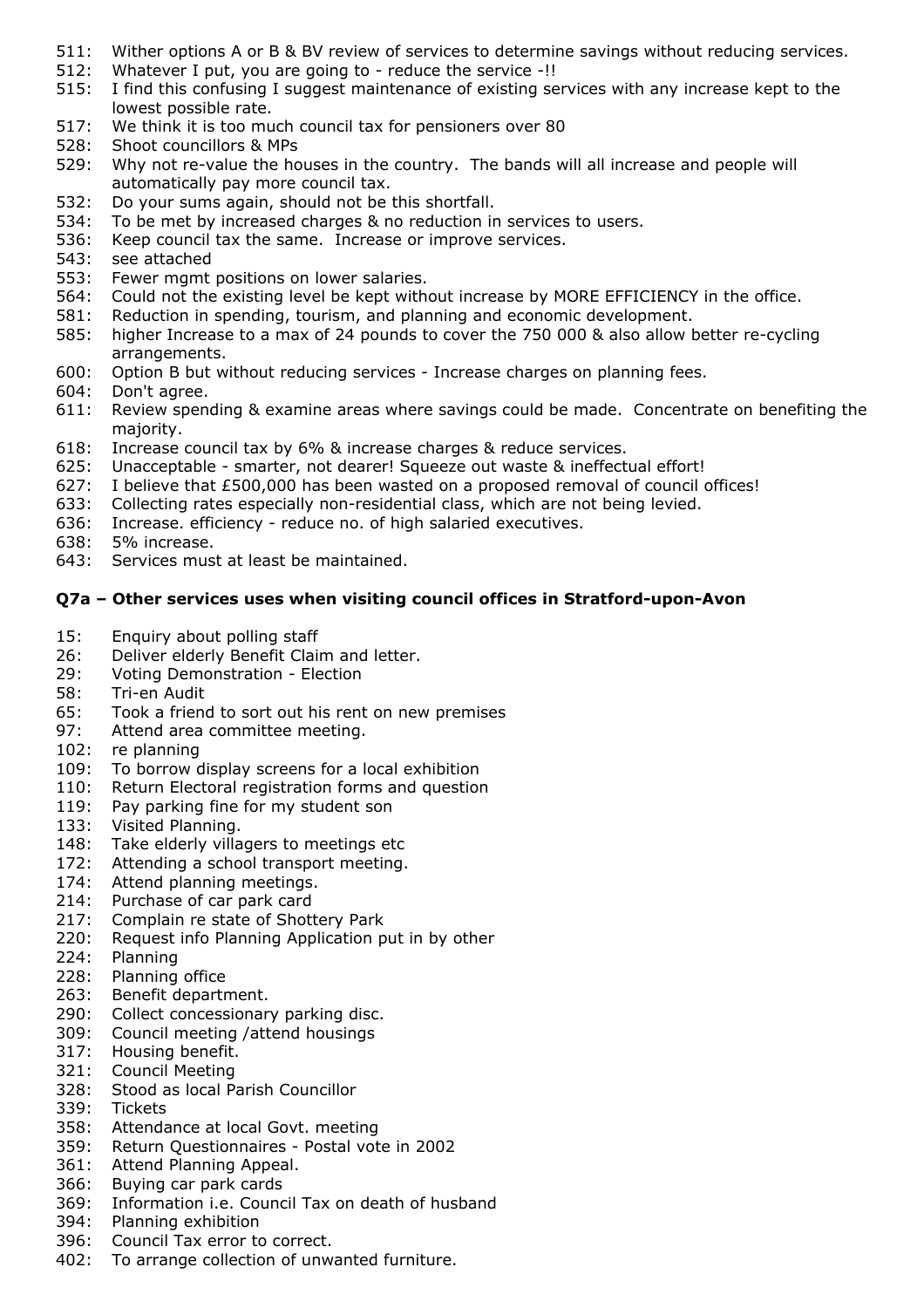- 404: Collect free parking token
- 412: Attend meetings
- 431: Call to see family member.
- 434: Apply for Grant form for Stratford/Avon cycling
- 439: Attendance at committee meetings.
- 456: Council Meeting Public Gallery
- 475: Planning Department
- 482: Check on Planning Notices
- 488: Focus Group Visit
- 494: Printing facilities
- 518: Private function
- 519: Planning Meeting
- 532: Hand in a letter
- 541: Attend Public Planning Meeting
- 557: Renew concession-parking Riverside
- 573: Planning Dept (listed building)
- 580: Meeting Cycle Forum
- 581: Planning Department.
- 597: Met Planning & Leisure officers. Attend Planning Meeting
- 598: Avon Planning Meetings
- 623: Interview with Councillor
- 633: Rates dispute enquiry not ascertained by council
- 635: Local election & Town Internet Site Review
- 645: Car parking concessions/Travel Tokens<br>648: Deliver Planning Comments
- **Deliver Planning Comments**
- 649: Planning Office

#### **Q12a – Other reasons for not visiting Councils offices in the last 3 years**

- 1: Would e-mail or call
- 11: Disabled
- 13: Also ticked no need to -.
- 17: Telephone
- 39: Too old too far.
- 44: No need.
- 79: By post or telephone.
- 85: Dealt with by telephone.
- 98: Contacted District Councillor to sort out problem.
- 102: Both over 80 years old.
- 140: Don't have car and no public transport.
- 149: Too far away from Southam.
- 158: To collect green waste sacks.
- 239: Use Southam offices.
- 301: I do not drive so I would have to catch a bus
- 316: As I live in the countryside 12 miles from SA
- 405: Cannot easily get there from where I live.
- 426: Used to pay council tax there. Now pay at PO
- 486: Too far to go to S on A & can not park. Too
- 496: Use e-mail or web
- 517: We use Alcester Council offices
- 533: Alcester refuse large item
- 577: Telephone
- 633: Correspondence letters not answered or acknowledge

#### **Q13a – Other preferred location for Council offices**

- 34: None.
- 47: Cheapest option.
- 64: More central and acceptable location.
- 69: Cost effective location.
- 79: Out of town with easy car access and parking.
- 87: Out of town and satellite office in or near Stratford
- 101: Out of town location, on bus route.
- 112: Greenfield site with low cost to council tax
- 119: It would be unnecessary to move it.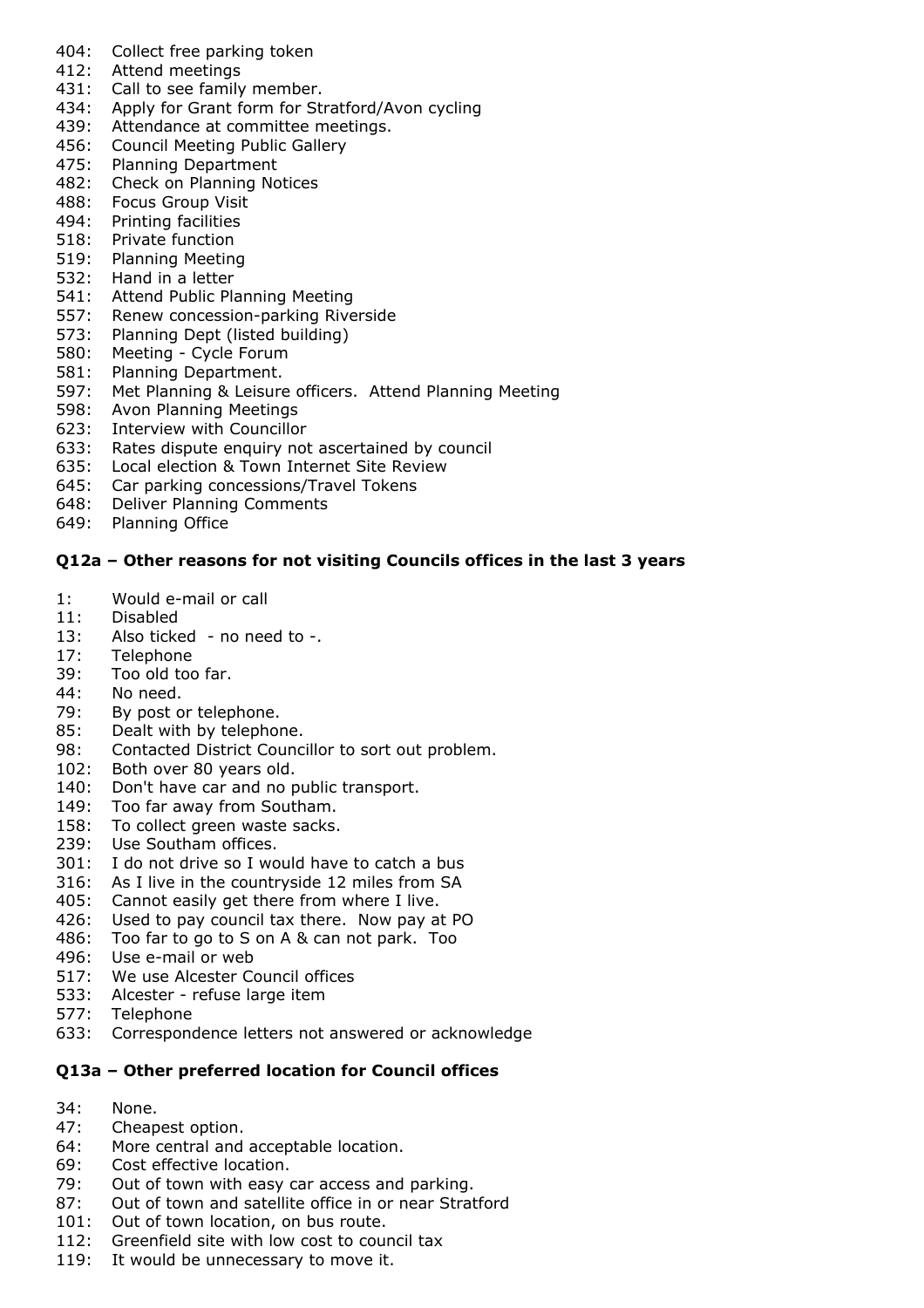- 120: Southam
- 121: Shipston-on-Stour
- 167: Any reachable by bus from SOA town centre.
- 176: Whatever is best use of our money.
- 179: Where more park for disabled.
- 190: Within walking of town, as everyone doesn't drive
- 200: Alcester
- 211: Southam
- 240: Wherever rent & rates are cheaper SOA prices
- 246: Wherever rent is cheapest to save money
- 248: Cheapest option
- 262: As long as there is a car park.
- 292: I DO NOT support a Banbury Rd location at all
- 306: Needs town centre location owned by the town.
- 307: A change should reduce costs not increase
- 316: Anywhere with a) car park b) bus route
- 322: The site mentioned on the Banbury Rd (Bird)
- 327: Somewhere with a cheaper building cost.
- 336: Why not improve rail facilities for S. Warks
- 351: Opposite railway station on the eyesore at old cattle market
- 365: Outskirts
- 388: Shottery Brook Estate
- 408: Civic Hall, which is also fine as it, is.
- 422: No new build with land used up for vast parking space
- 465: If it moves preferably a place of easy access
- 472: Out of town
- 480: Totally out of town
- 482: Not Banbury Road
- 486: Cheaper Area where overheads can be cut
- 517: Never used these offices
- 518: Wellesbourne
- 528: Timbuktu would be nice
- 570: It all depends on cost.
- 601: The exposed site on industrial area

#### **Q22a – Other methods SDC should use to keep residents informed about its work and services provided.**

- 25: Citizens Panel!
- 33: The free newspapers as we have so many.
- 39: Always read information provided
- 47: Newsletter is a waste of our money.
- 48: Website.
- 69: Keep it brief and simple don't waste space
- 72: Anything that's cheap and adequate.
- 85: Don't waste money don't do it.
- 87: Website, neighbourhood watch distributions.
- 91: Panel members invited to attend two meetings per annum
- 112: Whatever method is used it must be cost effective
- 131: Local notice board
- 143: Council Web page.
- 144: Village newsletter.
- 149: Internet
- 157: E-mail
- 185: Local Knowledge Boards around the district
- 192: Via council website.
- 212: Website
- 220: Notice Board Earlswood
- 224: Public notices
- 246: Website maintained well
- 253: Local radio; Newsletters displayed at PO's/Libraries
- 266: Newsletter pick up copy from local shops etc
- 271: Via schools, hospital, and supermarket notice boards
- 275: I need not be informed
- 284: Free on the local radio station.